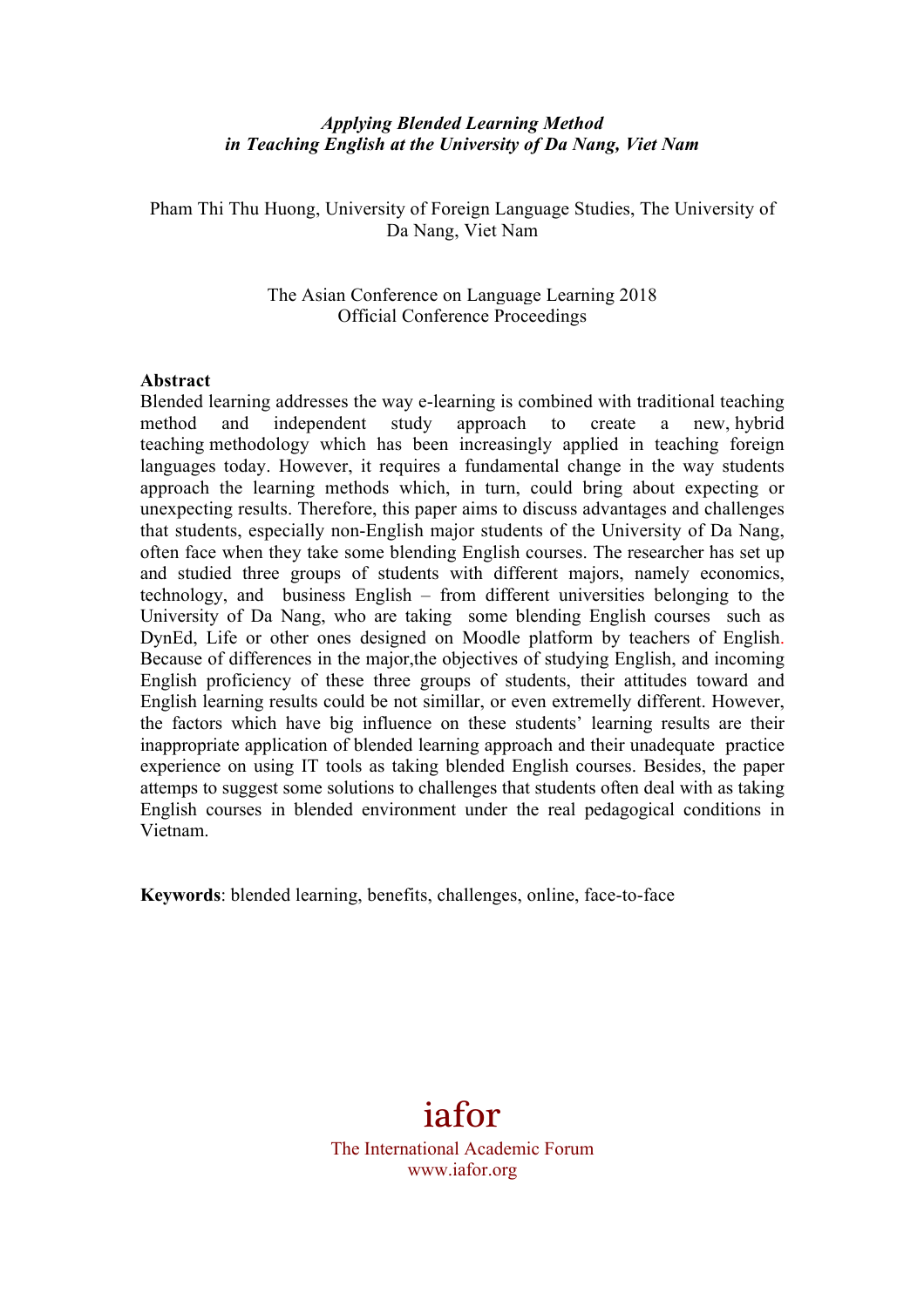## **Introduction**

During the last few decades, the rapid development of Information Technology (IT) has strong effects on various aspects of our life, especially on education. IT can be considered as an unseperated vital part of the foreign language education in the modern life leading to considerable changes in foreign language teaching and learning approaches in which blended learning has become a dominant one and implemented by language teachers worldwide during the progress of foreign language teaching and learning innovation.

Since 2012, the University of Foreign Language Studies, Da Nang University (in participating with several other Universities of Foreign Languages in Viet Nam) has carried out the national foreign language project 2020 in higher education insititutions via implementing blended EFL courses for both English-major and Non-Englishmajor students of Da Nang University such as DynEd, Life, Skillful or other ones designed on the Internet platform Moodle by teachers of English. With the hypothesis is that the differences in students'major, students' input and required outcome of English competency, and in their knowledge and practice experience on IT could bring them disimilar learning results, this study is carried out to confirm the hypothesis and find out benefits and challenges that students often deal with as taking English foreign language (EFL) courses in blended environment.

# *Definitions of blended learning*

Although the term blended learning is widely used in education, there is no universally accepted definition of blended learning (Graham, 2012). While some definitions refer to a combination of different delivery media, of instructional methods or of face-to-face and online instruction (Bonk & Graham, 2012; Graham, 2013), others define it as the combination of online and face-to-face learning and teaching depending on the proportion of course content delivered online (Picciano, 2013). This study, however, tend to base on the definition of Garrison and Vaugan (2008) which stated that blended learning is considered as the organic integration of thoughtfully selected and complementary face-to-face and online approaches, because this concept more focuses on the pedagogical aspect of the combination and depends largely on its implementation context. (Tue, 2015).

# *Types of blended learning*

There are many ways to categorise blended learning. For example, blended learning can be classified into *Activity level, Course level, Program level*, and *Institutional level* according to the levels of implementation; classified as *Skill-driven, Attitudedriven,* and *Competency-driven models* in concern with the learning objectives; or as *Enabling blends, Enhancing blends,* and *Transforming blends* in terms of learning scope of blended learning (Graham, 2012; Valiathan, 2002). Among these types of blended learning, *Enhancing blends* and *Transforming blends* are the two most significant to this study because they show incremental change to existing padagogy such as offering supplementary online materials for face-to-face courses, or changing from a model where EFL learners are merely receivers of information to a model where learners actively construct English knowledge and skills through rich interactions with others in both face-to-face and online environments (Tue, 2015)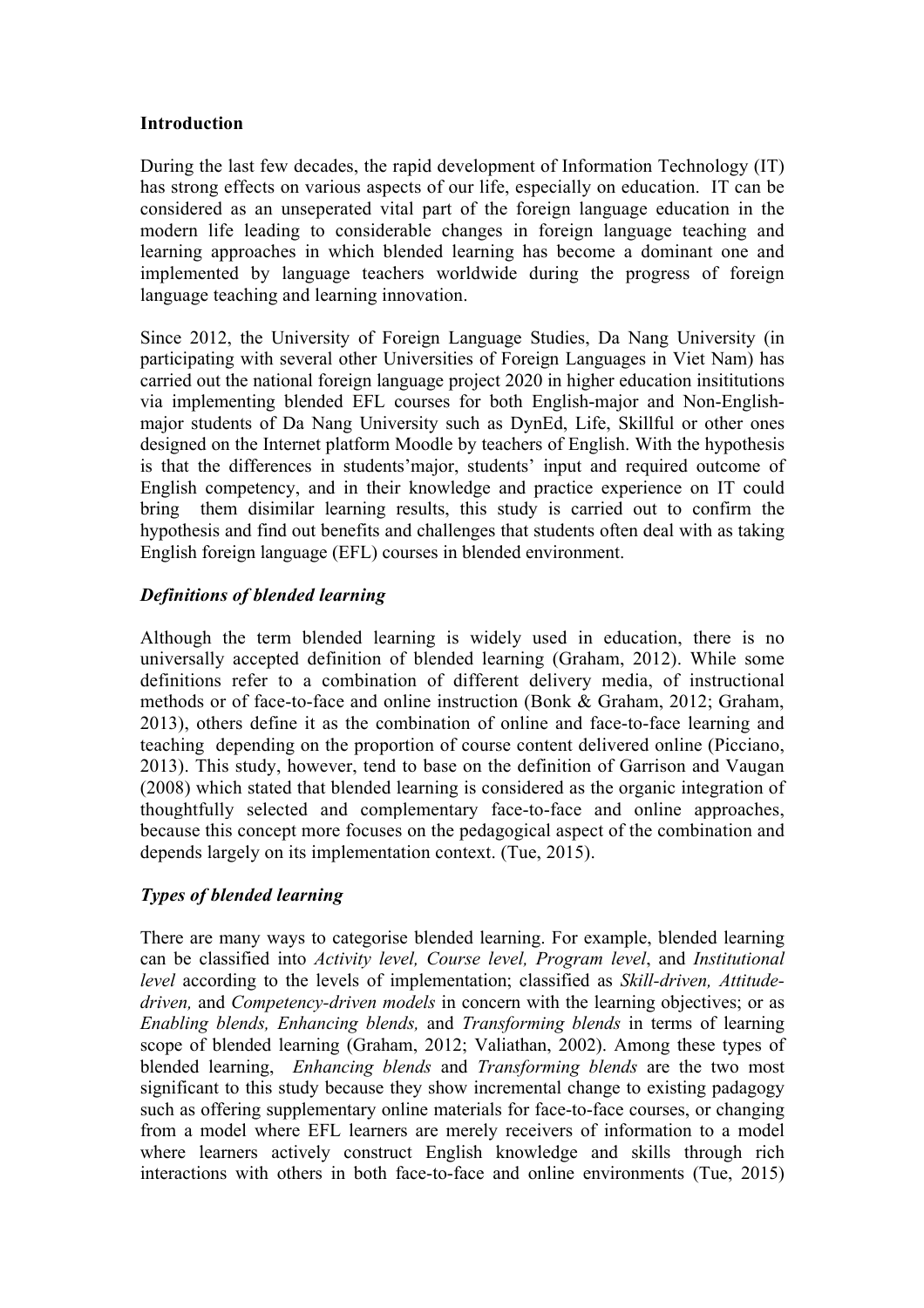which has brought valuable contribution into the process of foreign language teaching and learning innovation.

# *Fundamental theories for implementing blended learning in EFL education*

According to Lamy & Halmpel (2007), the design of transformative EFL blended learning has its theoretical foundation in cognitive constructivism and socio-cultural constructivism theories. This paper, however, takes the later into account much more than the former. The reason for this is that

cognitive constructivism is most concerned with the mechanism of intellectual development and acquisition of knowledge which occurs internally; meanwhile, socio-cultural constructivism highlights the role that social processes and interactions play in individual's intellectual development, emphasising that those social processes and interactions are culturally situated (Tue, 2015).

Socio-cultural constructivism itself includes the notion of mediation and social learning. From social-cultural perspectives, the EFL learning process of some student is mediated by others such as teachers, peer students, by cultural artefacts like language, cultural history, social context, electronic forms of information access, and so on and by the self through private speech or private imitation (Lantolf, 2000). Besides, the concept of social learning provides theoretical support for the use of ICT in EFL education and emphasises the importance of a supportive discourse for EFL learning since as a social activity, learning involves individual-collective processes of identification and identity construction (Pavlenko & Norton, 2007).

Going along with these two theories, five pedagogical principles of Wilson (2008) are applied in this studies because they define what teachers do to create effective learning in blended learning environments. These principle are: (1) promoting learning engagement, (2) providing timely feedback, (3) providing for learner control of their own learning, (4) providing opportunities for dialogue and communication, and (5) motivating students in a variety of ways.

# **Main Study**

# *Reasearch design and Participants*

Both quantitative and qualitative methods are used for accomplishing the goal of the study. The quantitative method was applied (with the investigating tool of questionnaire) to colect the information of benefits and challenges frequently dealed by students as taking blended English courses; The qualitative one which was the interview of some students with their typical learning results enables the researcher to explore the students' perspective of blended learning and experience on using IT as taking EFL courses in blended environment.

The study involved three groups of student participants as listed in table 1 below.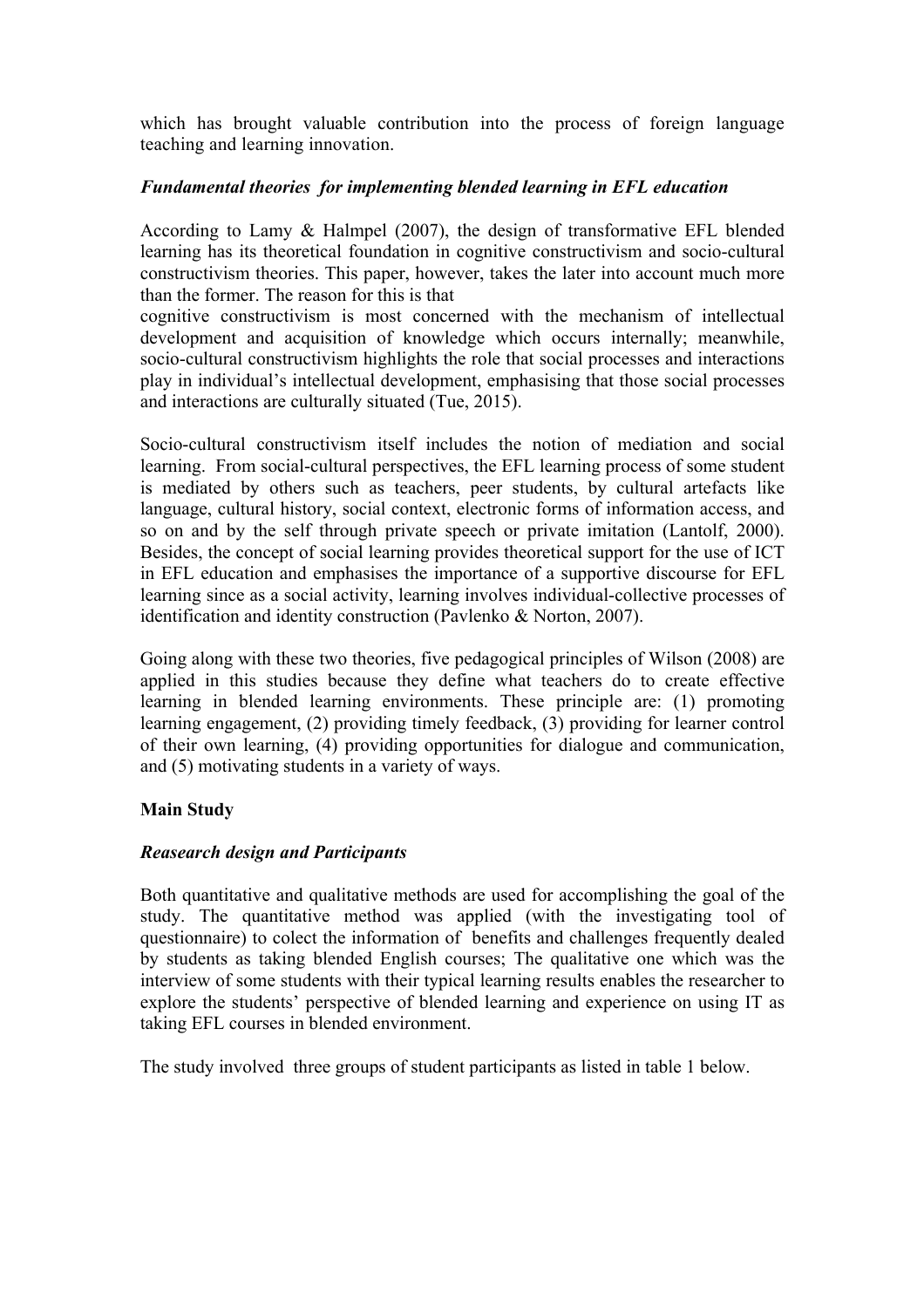| Group          | Participants                                                                                                                | Students'<br>major               | Input<br>English<br>competency | Required<br>outcome of<br>English<br>competency | English course                                                     |
|----------------|-----------------------------------------------------------------------------------------------------------------------------|----------------------------------|--------------------------------|-------------------------------------------------|--------------------------------------------------------------------|
| 1              | 45 first-year students ages<br>18-20 (7 males and 38)<br>females) from the<br>University of Foreign<br>Language Studies.    | <b>Business</b><br>English       | B1                             | B <sub>2</sub>                                  | DynEd<br>(sofware)                                                 |
| $\overline{2}$ | 42 first-year students ages<br>18-20 (19 males and 23<br>females) from the<br>University of Economics<br>and Adinistration. | Finance<br>and<br><b>Banking</b> | A <sub>1</sub>                 | A <sub>2</sub>                                  | Life (webpage)<br>of National<br>Geographic<br>Organization)       |
| 3              | 31 second-year students<br>ages 19-21 (29 males and 2)<br>females) from the<br>University of Science and<br>Technology.     | Computer<br>Science              | A <sub>2</sub>                 | B1                                              | Solutions<br>(online course)<br>designed on<br>platform<br>Moodle) |

*Table 1 - Three groups of student participants*

## *Results and Analysis*

The data collection and analysis for this study were conducted simutaneously in the second semester of the academic year 2016-2017.

To colect the information of benefits and challenges dealed by students as taking blended English courses, a questionnaire including six main questions relating to six issues as follows: (1) the advantages and disadvantages of the online learning resources; (2) the access ability and quality of online English courses; (3) the relationship between the content of online lessons and face-to-face learning activities in classroom; (4) the effectiveness of blended learning method in improving students' English competence; (5) their favourite components of blended courses; and (6) the influence of their IT knowledge and experience on using IT tools as implementing blended English courses.

From the above results presented in figure 1, we can find that 78% student participants recognized big advantages of the online resources without any complains. The advantages they could get as taking these blended English courses include interesting style-plentiful learning sources, costless online learning materials such as audio or download-free printsheets of guidebook, wordlist, etc., attractive outlook and utilities with user-friendly interfaces of the webpage. The rest ones (22%) mentioned to some disadvantages of sofware DynEd such as component Voice Regcognition, some misunderstandable principles that they have to follow to get the Mastery Test; or participants of group 3 complainted about the time limitation of exploring free learning resource linked with online course Solutions designed on platform Moodle. However, these disadvantages partly come from students' lack of knowledge and skills for self-study.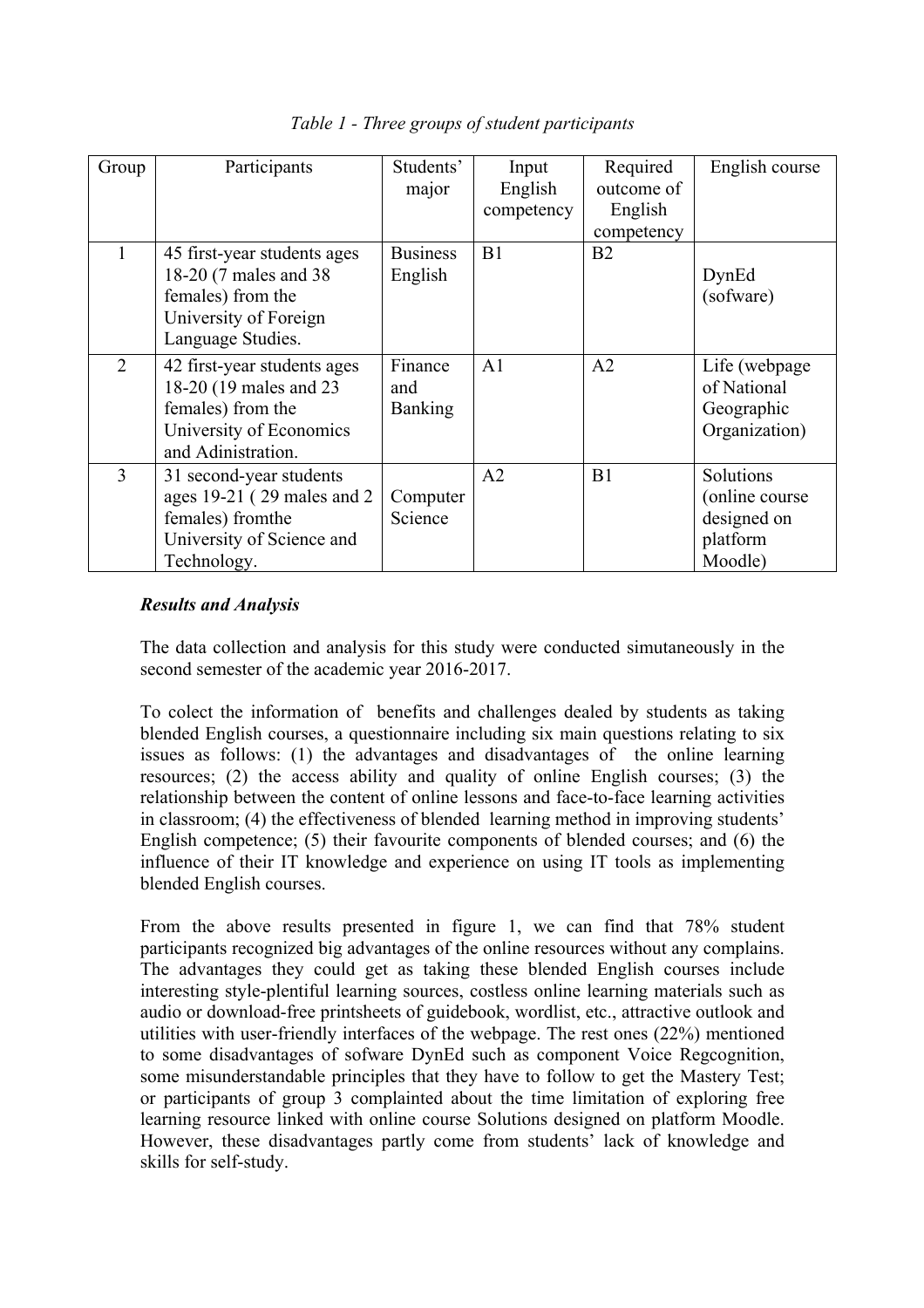Their feedback on issue 2 led to similar results as that of the first issue. Most of the student participants gave good evaluation of the quality of the three online English courses, especially course Life on English learning webpage National Geographic. They gave high vote to the flexible access ability of software DynEd which automatically flips the switch and hence it can save and keep all detailed records of their learning process in case the Internet turns off suddenly. However, 7 students (15.4%) from group 2 expressed their negative comments on the instructions for registration procedure and the first access to course Life. According to them, it is quite complex and confusing for them to follow and hence accomplish the registration steps at the first access session.

Basing on the aggrement of 97 students participants to give positive feedback to issue 3 and 4, the researcher find that there is a close relationship between the content of online lessons and classroom learning activities concerning course Life and course Solutions. Most activities included in these courses can be considered as the extra lessons or further exercises which not only provide learners with many more opportunities of practising English skills but also enrich their knowledge of culture and society via plentiful social-culural themes of the lessons. Due to this, their English competency has been considerably improved. 93 student participants recognised their pronounciation and their communicating skill (listening and speaking) had became better, their vocabulary and knowlege of English grammar had been enriched and as the result their writing skill had been partly improved.

In regarding to the students' favourite components of blended EFL courses, 82% of 118 student participants voted for online parts which are mainly video clips, audio, 40 among 45 students of group 1 liked component Voice Recognition (in software DynEd), 28 among 31students of group 3 were fond of games, quize integrated in course Solutions designed on platform Moodle beccause these parts brought them really interesting and useful knowlege, they also made learners less stressed , more relaxing in compared with the traditional English exercises or homework. About 67 % of the total participants likes the online tutor (software DynEd) or gradebook (course Life) because this part not only gives them immediate assessment on their tasks but also lets them know about a lot of details of their self-studying sessions, their goodpoints and badpoints, and suggestions to improve their learning results. Unlike the 67% participants, the rest ones were not interested in this part. The reasons for their dislike here is that they misunderstood the online tutor's feedback and were abit afraid of their badpoints to be shown to other classmate or peers. The part occupied the smallest number of likes from the participants (41%) is the face-to-face activities in classroom. These students voted for this part because it put them into real communication sessions with the real communicators and the most real-like communicating situations that required them to try their best to immediately react and get as many sound results as possible.

The participants' feedback to issue 6 shows that more than two thirds of them (83 students) had no or little knowledge and practice experience of IT even though the major of student participants from group 3 is Computer Science. This fact turned into a big obstacle for students to effectively exploit all advantages and easily overcome some disadvantages (for example difficulty in using IT tools to record their voice, to submit their assignment online, or to quickly accomplish registration procedure at the first online learning sessions, etc.) of these blended EFL courses as well. Therefore,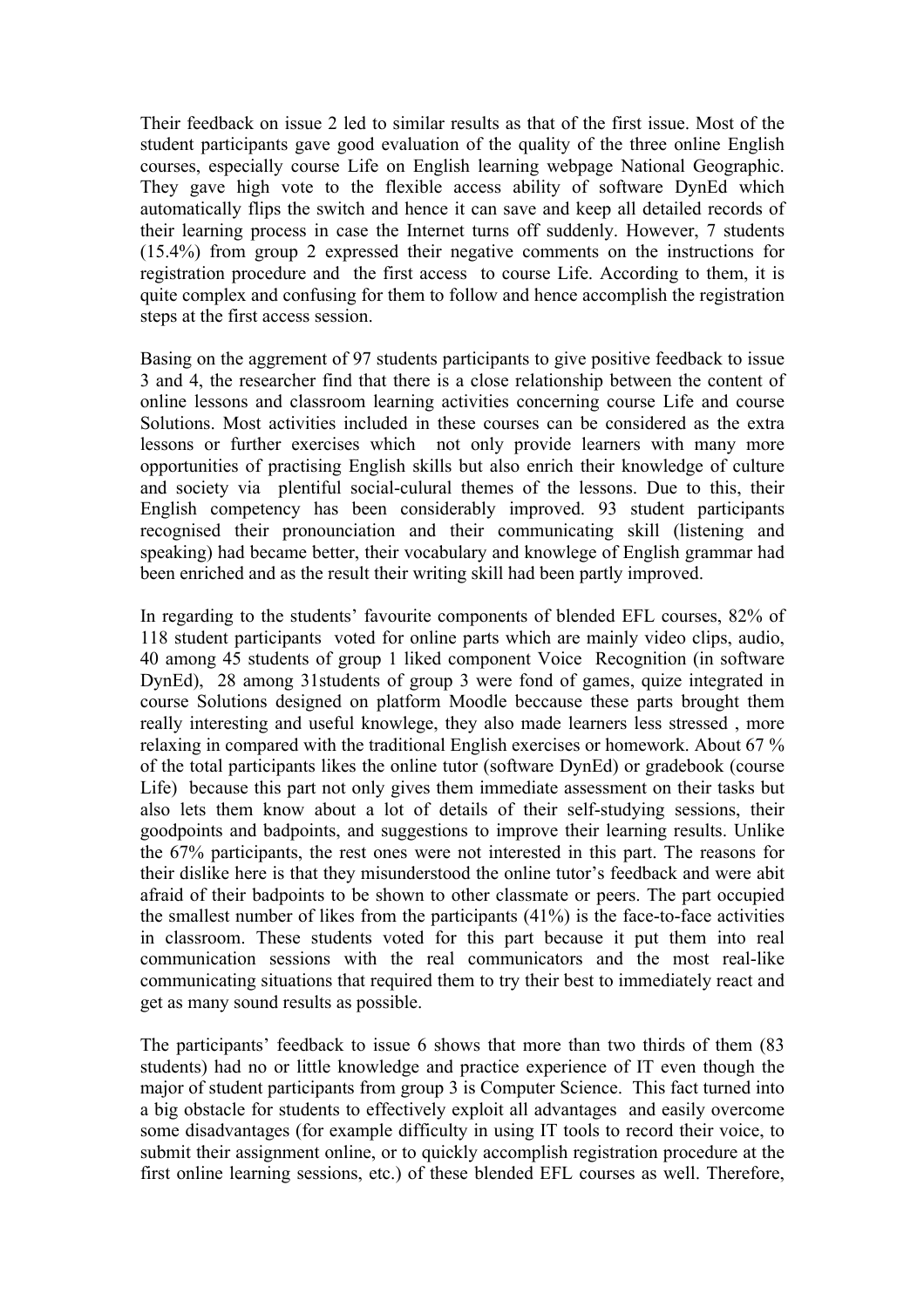the reseacher can conclude that the students need much more training of IT and opportunities of practising using IT tools commonly used in language learning sofware or webpages before taking blended English courses.

To collect the data of the students' experience of practising IT in their learning process, the researcher interviewed six students (named student # 1 to student # 6) from these three universities whose learning results of these blended English courses were the best or the worst among each group.

With the question "Do you think you have enough experience on practising IT tools before take these online English course?", all of them gave "No" answer. However, three students with the best learning results and both two students with their major of Computer Science paid their small attention to this via the sixth student's answer "I know I am not good at IT, but I can do all tasks in the course that required using some IT tools well. Maybe, it is because these tools are common and very familar to me", or via the answer of the student from the University of Foreign Language Studies: " I had not taken any IT courses before taking this English course, but I did not worry about that much because I could use them effectively by following the instructions given in the course". However, all of six students said "Yes" when being asked "Do you want to get some more trainning to improve your IT skills?". Especially, the student who was from University of Economics and Adinistration and had the worst learning result implicated his strong expectation for the further IT training via his answer: " My English is very bad and so is my IT skill. I think that may cause such my learning result. I want to get more opportunities to practise to be able to use IT tools better."

In concerned with the students' perspective on blended learning, five of them expressed their positive attitude excepting for one student whose living condition is not good. All the students agreed with the statement of one student with the major of Computer Science: "Although we have not been familar to self-study style, blended learning makes us more motivated and hence study more actively than the traditional learning style. I think it the most suitable English learning approach in the present digital age."

#### **Conclusion**

There are both advantages and challenges as applying blended learning approach in teaching English. Under the real pedagogical conditions in Vietnam, the advatages or the benefits that students often get as taking blended English courses include: interesting and plentiful learning sources, costless online learning materials, more opportunities to practise communicating skills and improve their English competency, and better motivation and engagement in their self-study and active participation in face-to-face learning activities.The main challenges for students are students' lack of knowledge and skills for self-study and unadequate practice experience on using IT tools for taking online English course. In spite of the difference in their English learning results, however, most of the students have positive perspective on blended learning and expectation of getting some more IT training to overcome the obstacle of IT skill and hence improve their English competency. Therefore, this paper also suggests students mastering Wison's theory of blended learning and principles of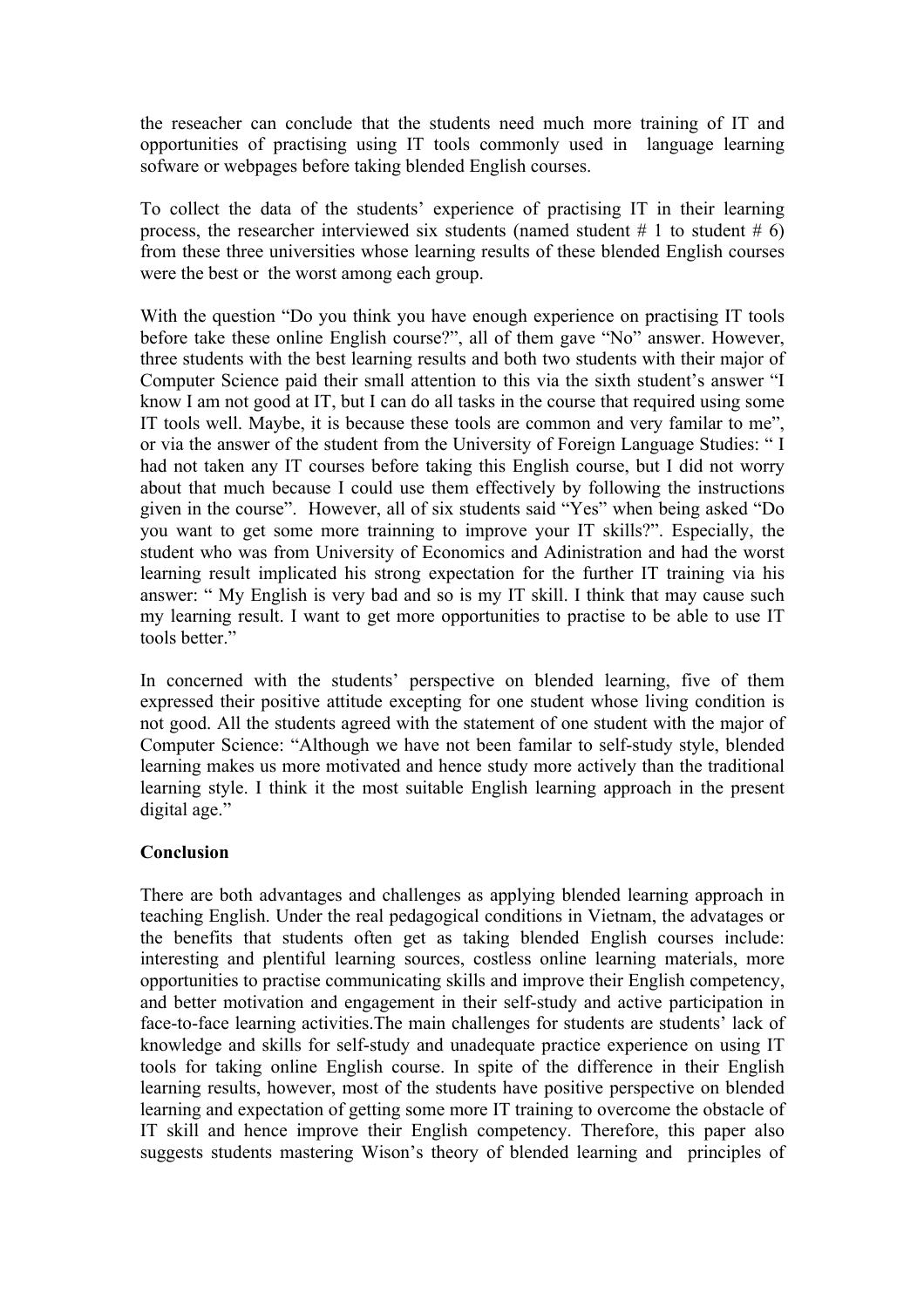self-study and appropriately applying them in implementing EFL courses in blended learning environment.